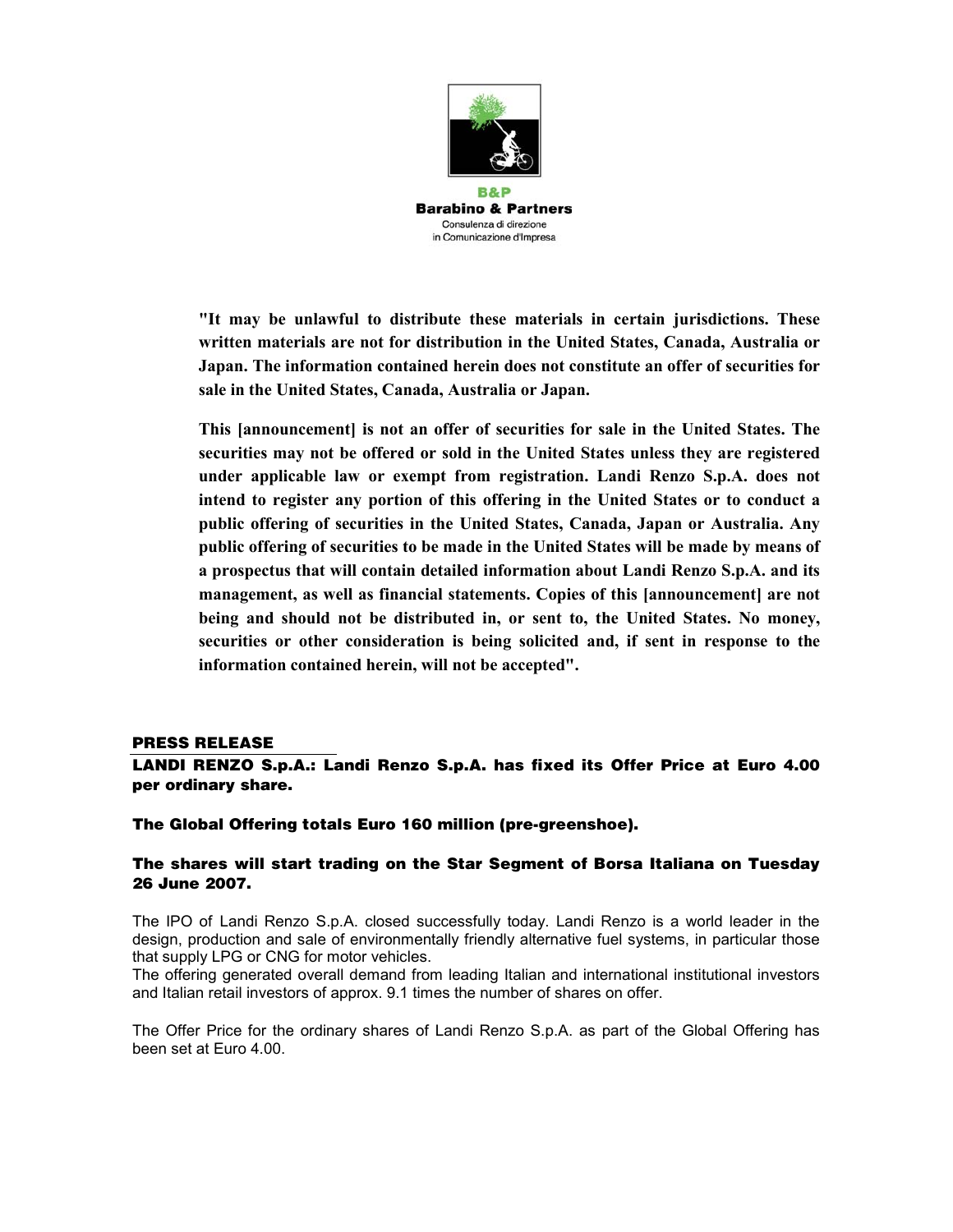

The company has a market capitalisation of Euro 450 million on the basis of the Offer Price and as a result of the Global Offering.

The Global Offering comprised an Institutional Offering to domestic and international institutional investors and a Public Offering to retail investors in Italy only. Bookbuilding for the Institutional Offering took place between Thursday 7 June and Wednesday 20 June 2007.

Trading in the ordinary shares of Landi Renzo S.p.A. on the Star segment of Borsa Italiana will commence on Tuesday 26 June 2007.

Citi and Mediobanca acted as Joint Global Coordinators and Joint Bookrunners in the transaction. In addition, Mediobanca was responsible for the Italian Retail Offering. Eidos Partners acted as the company's financial advisor.

*With a market share of approximately 23%\* by volume, Landi Renzo is a world leader in the sector of components and LPG and CNG fuel systems for motor vehicles.* 

*Based in Cavriago (Reggio Emilia) and with more than 50 years experience in the sector, the company is distinguished by the sustained growth of its revenues which has reached levels exceeding 40% over the past three years, its flexible and lean business model based on outsourcing production processes, the extent of its international operations, with a presence in over 50 countries and exports of 74.3%° in 2006, and its constant focus on quality certification and research and development.* 

Contact: Barabino & Partners Claudio Cosetti c.cosetti@barabino.it Federico Vercellino f.vercellino@barabino.it +39.02.72.02.35.35

Milan, 21 June 2007